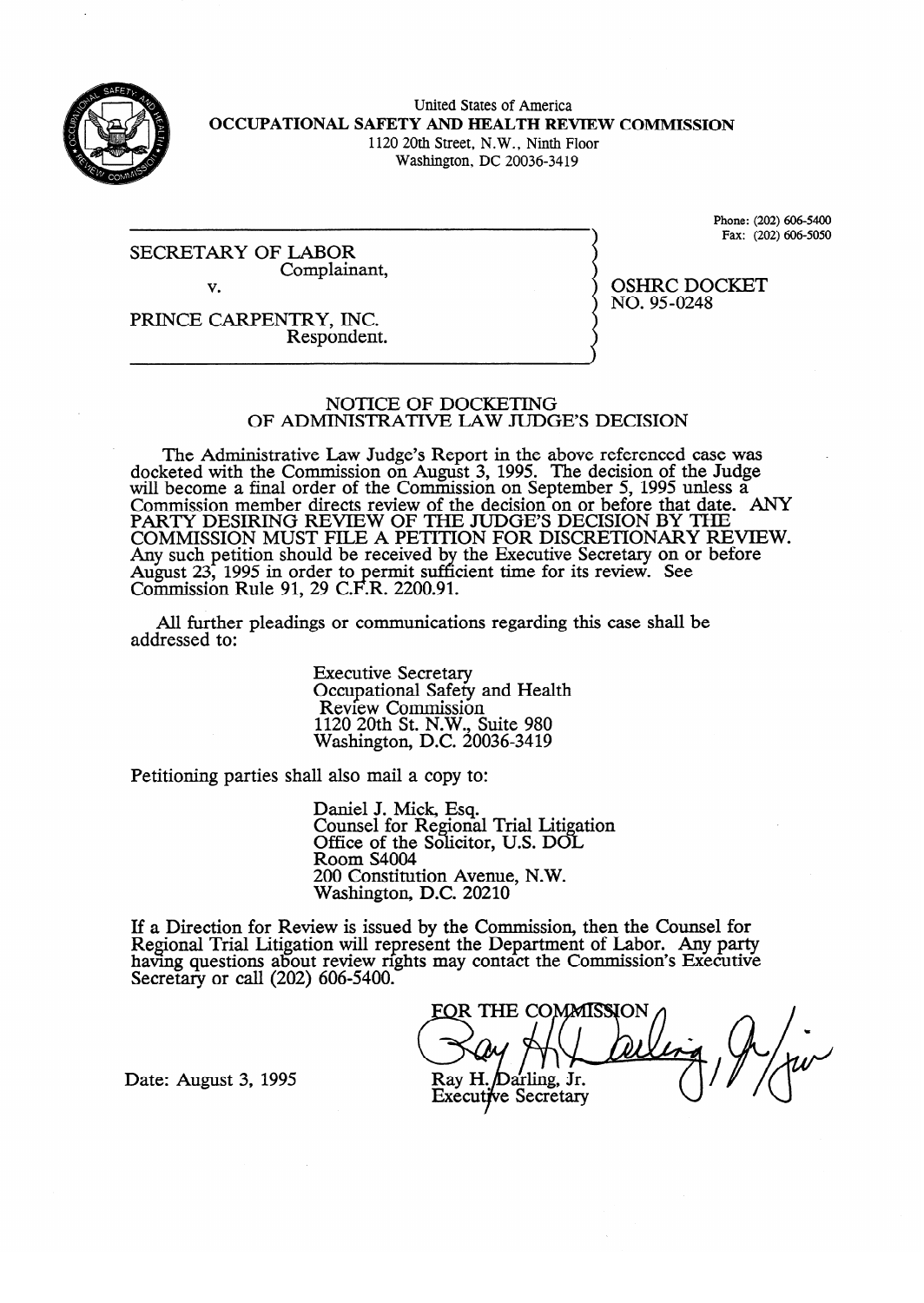### DOCKET NO. 95-0248

## NOTICE IS GIVEN TO THE FOLLOWING:

Patricia Rodenhausen, Regional Solicitor Office of the Solicitor, 201 Varick, Room 707 New York, NY 10014 Esq. U.S. DOL

John Jasinowski, Vice-President Prince Carpentry, Inc. 1035 Second Avenue New York, NY 10022

Irving Sommer Chief Administrative Law Judge Occupational Safety and Health Review Commission One Lafayette Centre 1120 20th St. N.W., Suite 990 Washington, DC 20036 3419

#### 00109047845 :02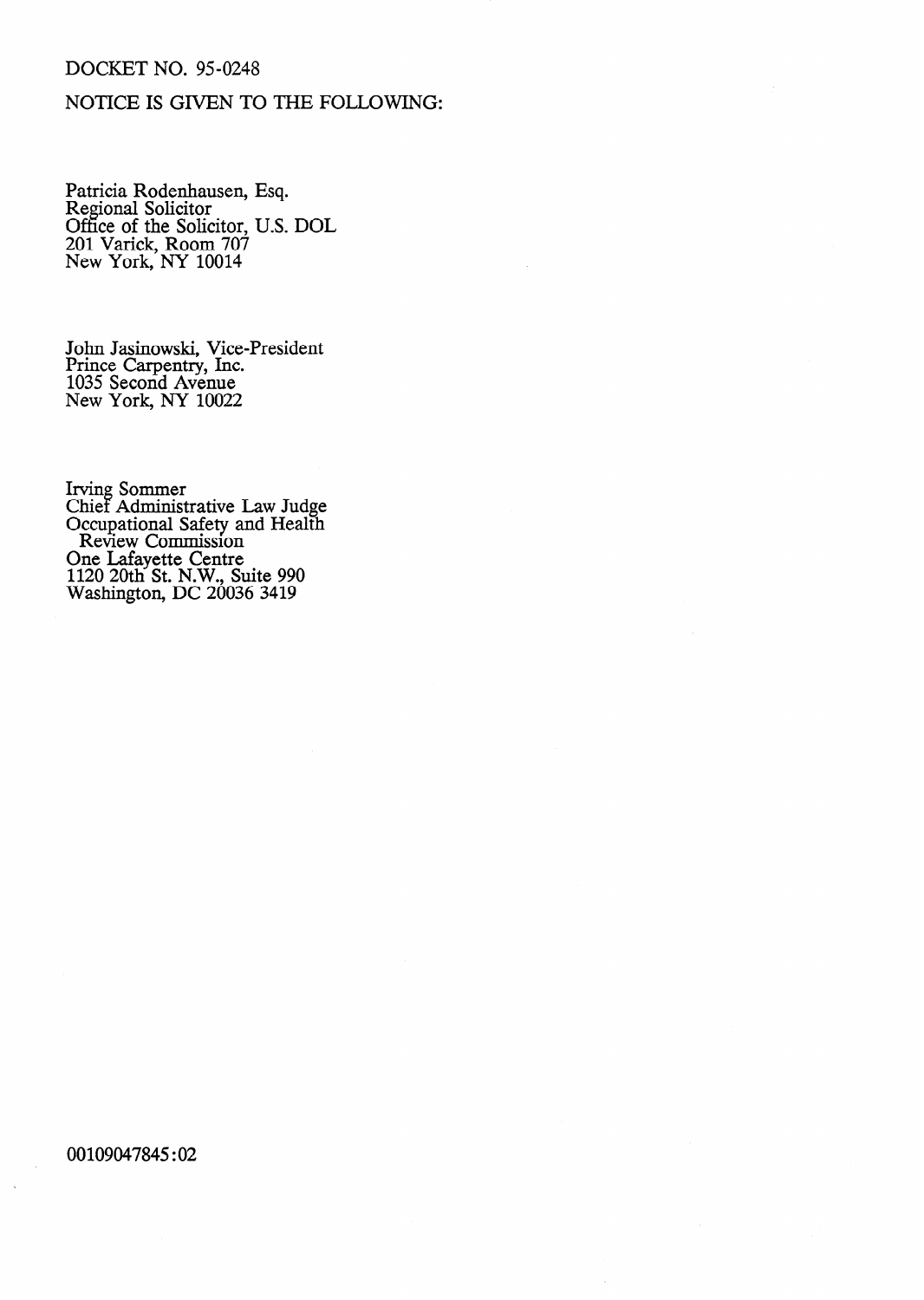

United States of America **OCCUPATIONAL SAFETY AND HEALTH REVIEW COMMISSION**  1120 20th Street, N. W., Ninth Floor Washington, DC 20036-3419

Phone: (202) 606-5405 Fax: (202)606-5409

| SECRETARY OF LABOR,     |  |
|-------------------------|--|
|                         |  |
| Complainant,            |  |
|                         |  |
| v.                      |  |
|                         |  |
| PRINCE CARPENTRY, INC., |  |
| Respondent.             |  |
|                         |  |
|                         |  |
|                         |  |

Docket No. 95-0248

Appearances:

Stephen Dubnoff, Esq. and Ms. Sabina Rezza U.S. Department of Labor New York, New York 10014

Mr. John Jasionowski Vice-President Prince Carpentry, Inc.<br>New York. New York 10022

For the Secretary For the Respondent

Before: Sommer, C.J.

# DECISION AND ORDER

The Secretary moved to dismiss the Respondent's notice of contest as not being timely filed under section 10 of the Act. A hearing was held in New York, N.Y. on May 31, 1995 concerning the merits of the motion at which time testimony and evidence were profert by both parties.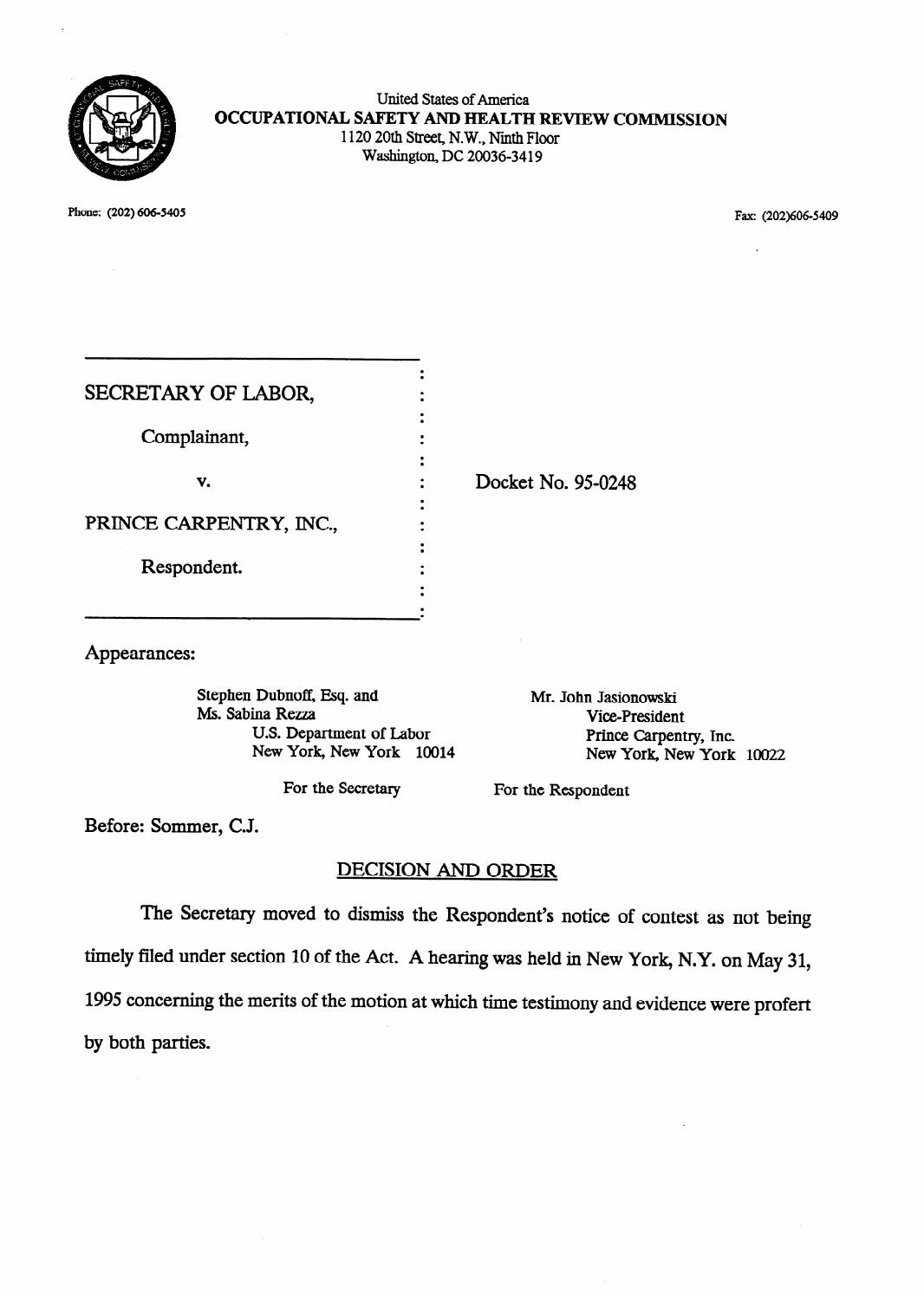The Respondent was issued a serious citation and notification of proposed penalty on November 17, 1994 which was received on November 21, 1994. Under section 10(a) of the Act, 29 U.S.C. 659(a), an employer must notify the Secretary that it intends to **contest** the citation or proposed penalty within fifteen working days of its receipt. The Respondent had until December 14, 1994 to file its notice of contest, but did not do so, instead sending a letter to the regional office of  $\mathcal{S}_1$  ,  $\mathcal{S}_2$  ,  $\mathcal{S}_3$  ,  $\mathcal{S}_4$  and  $\mathcal{S}_5$  are positive and  $\mathcal{S}_4$ review of the aforementioned citation due to the fact that a new office employee of ours had review of the aforementioned citation due to the fact that a new office employee of ours had misfiled the citation papers in November of 1994 and we were not aware of it until we received your January 23, 1995 letter regarding payment past due for this citation."

Mr. Jasionowski, the Respondent vice-president admitted the receipt of the citation but that it had been misfiled by a secretary, and after receipt of the delinquent notice, " we tore the office apart. We looked in involving a part. We followed in the state following it in one of the one of the is present no excusable neglect or mistake under Rule 60(b). What is present is simple neglect on part of management to provide suitable and correct business procedures for the receipt of important mail. The Commission has held that employers whose improper business procedures has led to failure to file on a timely basis are not entitled to relief. See Louisiana-Pacific Corp., 13 BNA OSHC 2020, 1987-90 CCH OSHD par. 28,409 (No. 86-1266, 1989); *Stroudsburg Dyeing & Finishing Co.*, 13 BNA OSHC 2058, 1987-90 CCH OSHD par. 28,433 (No. 88-1830, 1989). What is indicated here is simple negligence, slovenly business practice and lack of diligence in policing good business follow-up. Such conduct will not establish grounds for relief. E.K. Construction Co., 15 BNA OSHC 1165-6. The motion to dismiss is GRANTED.